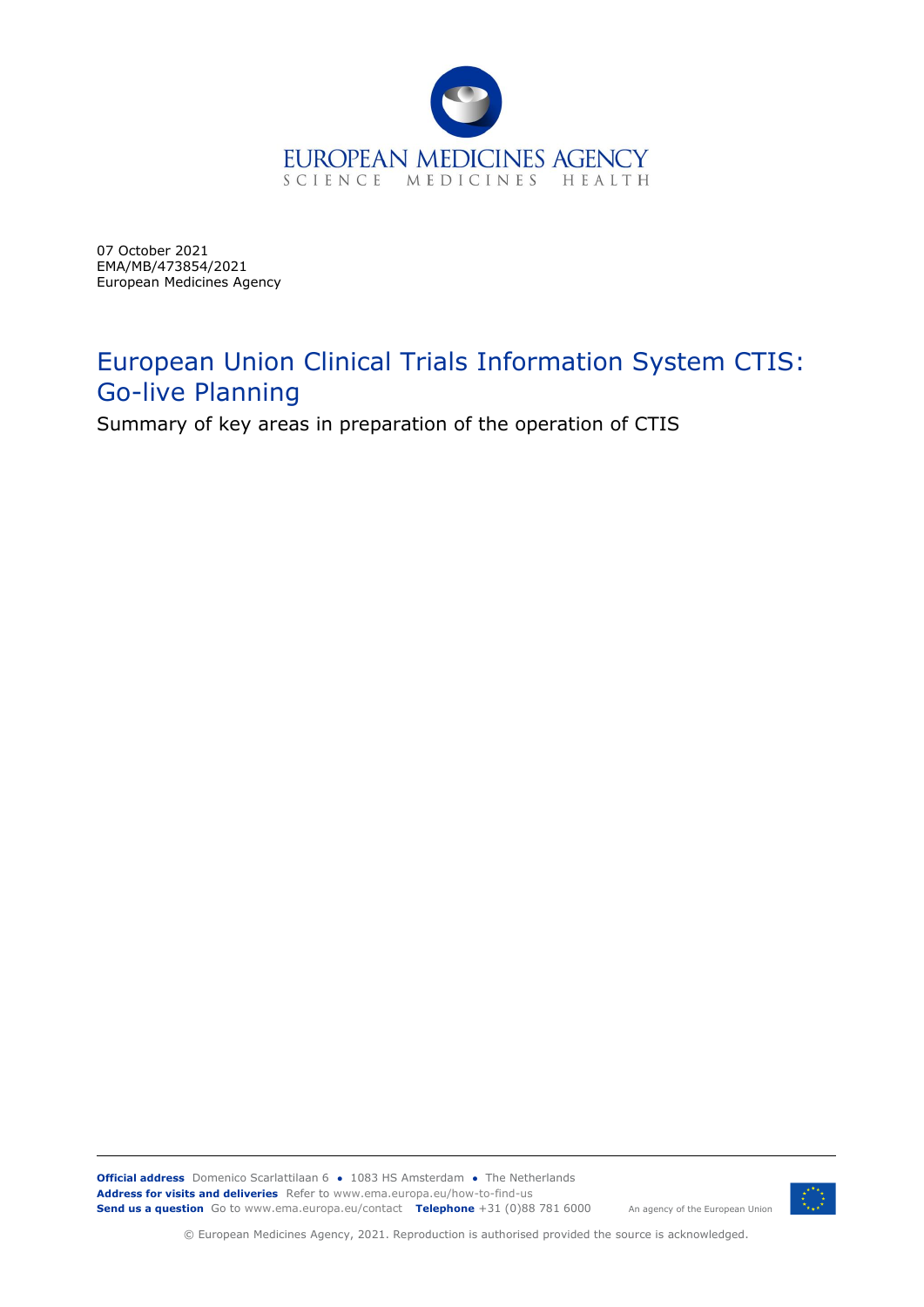# **Table of Contents**

| 3.1. CTIS Functional and Non-Functional Requirements and other IT related matters  5 |  |
|--------------------------------------------------------------------------------------|--|
|                                                                                      |  |
| 3.1.2. Additional activities beyond the Project Release Plan for go-live 5           |  |
|                                                                                      |  |
|                                                                                      |  |
|                                                                                      |  |
|                                                                                      |  |
|                                                                                      |  |
|                                                                                      |  |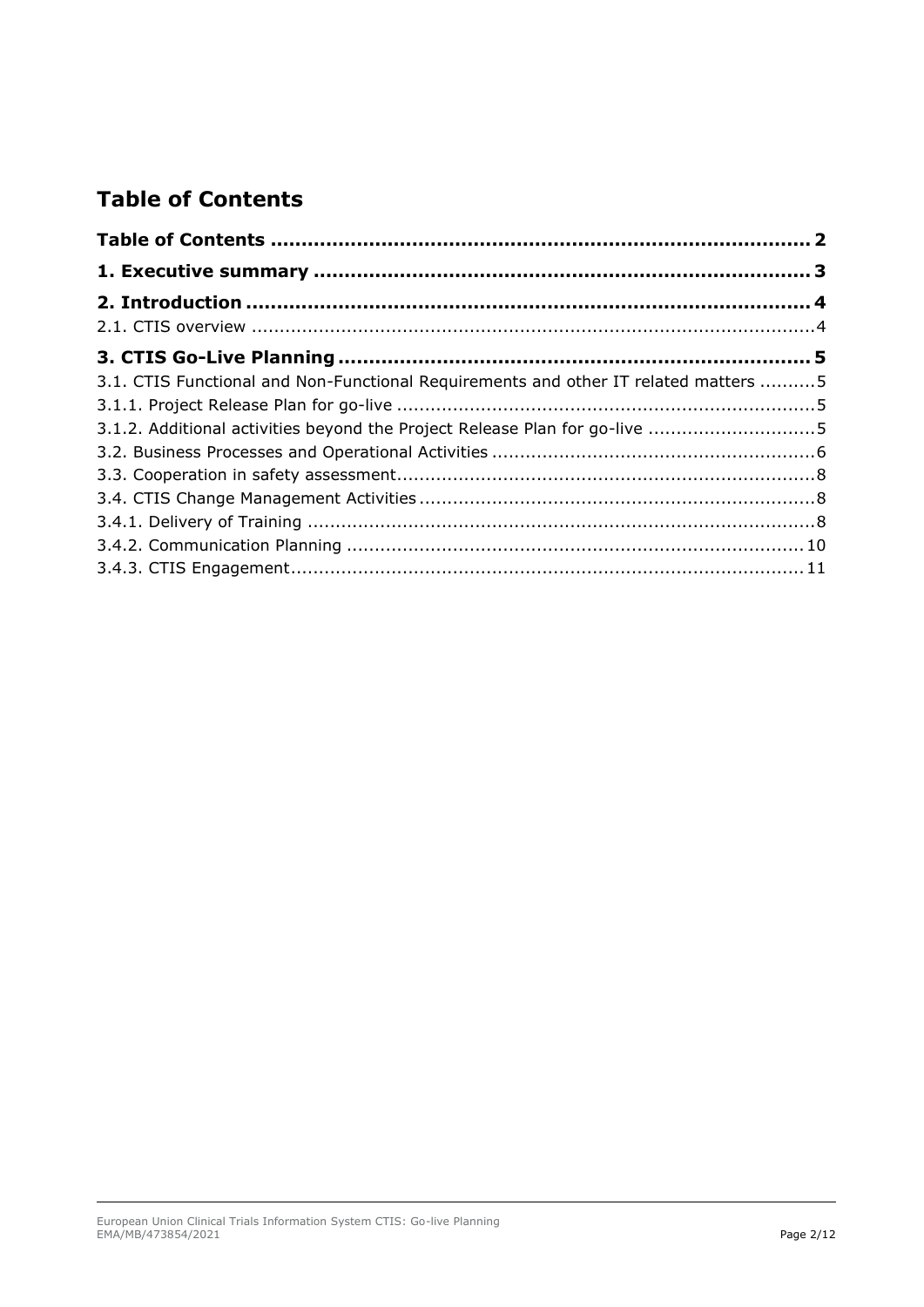## <span id="page-2-0"></span>**1. Executive summary**

The Clinical Trials Regulation  $(CTR)^1$  was adopted and entered into force in 2014 with the timing of its application being subject to confirmation of full functionality of the Clinical Trials Information System (CTIS) through an independent audit.

On 21 April 2021, following an independent successful audit of CTIS, the EMA's Management Board confirmed that CTIS is fully functional and meets the agreed functional specifications. The European Commission subsequently issued a Commission Decision<sup>2</sup> which specifies that the entry into application of the CTR and hence the go-live date for the CTIS will be on 31 January 2022.

This CTIS Go-Live Plan provides an overview of the final remaining activities with the aim to:

- Address the functional and non-functional areas as set out in the CTIS Project Release Plan for golive, which includes working towards fixing the observations of the audit and of user-testing, and delivering priority areas as agreed by the EMA Management Board;
- Prioritise the development of the sponsor workspace, followed by the authorities workspace and the public portal;
- Set up of a dedicated EMA Service Desk;
- Address operational and procedural aspects in relation to CTIS and supporting systems;
- Prepare extended stakeholder training;
- Support change management;
- Prepare for the initial scope of safety reporting and monitoring in clinical trials.

Priorities are stability, performance, security of CTIS.

The CTIS programme is organised into four topics, which are the core of this go-live plan:

Topic 1: CTIS Functional and Non-Functional Requirements and other IT related matter

Topic 2: Business Processes and Operational Activities, including interfaces with other systems

Topic 3: Clinical trials Safety Reporting and Monitoring

Topic 4: CTIS Change Management Activities

The planning focusing on the activities post 31 January 2022 (post go-live releases, CTIS operation and maintenance, continued training offerings and stakeholder support and interaction) will be published in Q1 2022.

 $1$  Regulation (EU) No 536/2014 of the European Parliament and of the Council of 16 April 2014 on clinical trials on medicinal products for human use, and repealing Directive 2001/20/EC Text with EEA relevance. OJ L 158, 27.5.2014, p. 1–76

<sup>&</sup>lt;sup>2</sup> Commission Decision (EU) 2021/1240 of 13 July 2021 on the compliance of the EU portal and the EU database for clinical trials of medicinal products for human use with the requirements referred to in Article 82(2) of Regulation (EU) No 536/2014 of the European Parliament and of the Council (Text with EEA relevance) C/2021/5063; OJ L 275, 31.7.2021, p.  $1 - 2$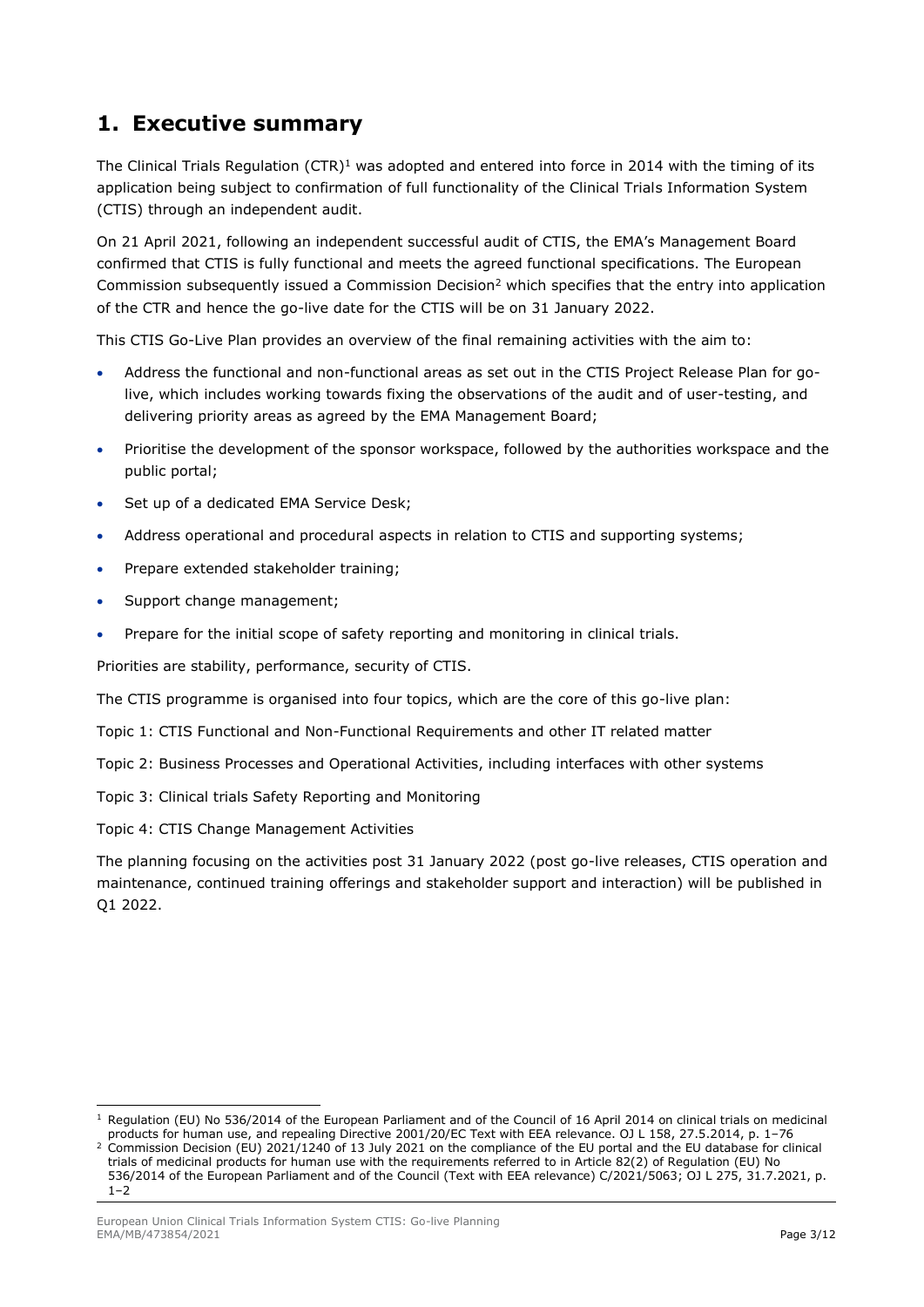# <span id="page-3-0"></span>**2. Introduction**

[The](https://ec.europa.eu/health/sites/health/files/files/eudralex/vol-1/reg_2014_536/reg_2014_536_en.pdf) CTR establishes a harmonised approach to submission, assessment and authorisation of clinical trial applications as well as reporting and supervision of clinical trials with the implementation of consistent rules throughout the Member States. These processes are to be supported by an EU portal and EU database which will ensure a single-entry point with a workflow with monitoring and decision-making by the relevant parties.

Articles 80 to 82 of the CTR set out the following obligations for the European Medicines Agency (hereinafter "the Agency"):

- In accordance with Article 80 of the CTR, the Agency shall, in collaboration with the Member States and the Commission, set up and maintain a portal at Union level as a single entry point for the submission of data and information relating to clinical trials in accordance with this Regulation. The EU portal shall be technically advanced and user-friendly to avoid unnecessary work. Data and information submitted through the EU portal shall be stored in the EU database referred to in Article 81 of CTR.
- In accordance with Article 81 of the CTR, the Agency shall, in collaboration with the Member States and the Commission, set up and maintain an EU portal and EU database at Union level. The Agency shall be considered to be the controller of the EU database and shall be responsible for avoiding unnecessary duplication between the EU database and the *[EudraCT](https://eudract.ema.europa.eu/)*<sup>3</sup> and *[EudraVigilance](http://www.ema.europa.eu/ema/index.jsp?curl=pages/regulation/general/general_content_000679.jsp&mid=WC0b01ac05800250b5)*<sup>4</sup> databases. The EU database shall contain the data and information submitted in accordance with the CTR.
- In accordance with Article 82, paragraph 1 of the CTR, the Agency shall, in collaboration with the Member States and the Commission, draw up the functional specifications for the EU portal and the EU database, together with the timeframe for their implementation. As set out in Article 82, paragraph 2 of the CTR, the Management Board of the Agency shall, on the basis of an independent audit report, inform the Commission when it has verified that the EU portal and portal and the EU database have achieved full functionality and the systems meet the functional specifications (referred to above).
- Furthermore, as set out in Article 82, paragraph 3 of the CTR, the Commission shall, when it is satisfied that the EU portal and the EU database have achieved full functionality, publish a notice to that effect in the Official Journal of the European Union. Pursuant to Article 99 of CTR, six months after the publication of this notice the Regulation shall apply.

### <span id="page-3-1"></span>*2.1. CTIS overview*

This system includes **three main components** that fulfil the needs of its different users:

- 1. **Submission workspace**  for clinical trial sponsors to prepare and compile data and information to submit via the clinical trials EUPD.
- 2. **Authority workspace**  for the EU Member States and European Commission to support evaluation of documents and structured data submitted by sponsors as well as submission of assessment reports and handling of requests for information to sponsors and their replies to these as well as supervision, allowing collaboration between Member States concerned in multinational clinical trials via the EU portal.

<sup>&</sup>lt;sup>3</sup> EudraCT active time ends after transition period i.e. the transitional period, will last for a period of 3 years starting from when the Regulation becomes applicable. At the end of the transitional period all clinical trials shall be conducted under Regulation No 536/2014 (Article 96).

<sup>4</sup> [https://www.ema.europa.e](https://www.ema.europa.e/) u/en/human-regulatory/research-development/pharmacovigilance/eudravigilance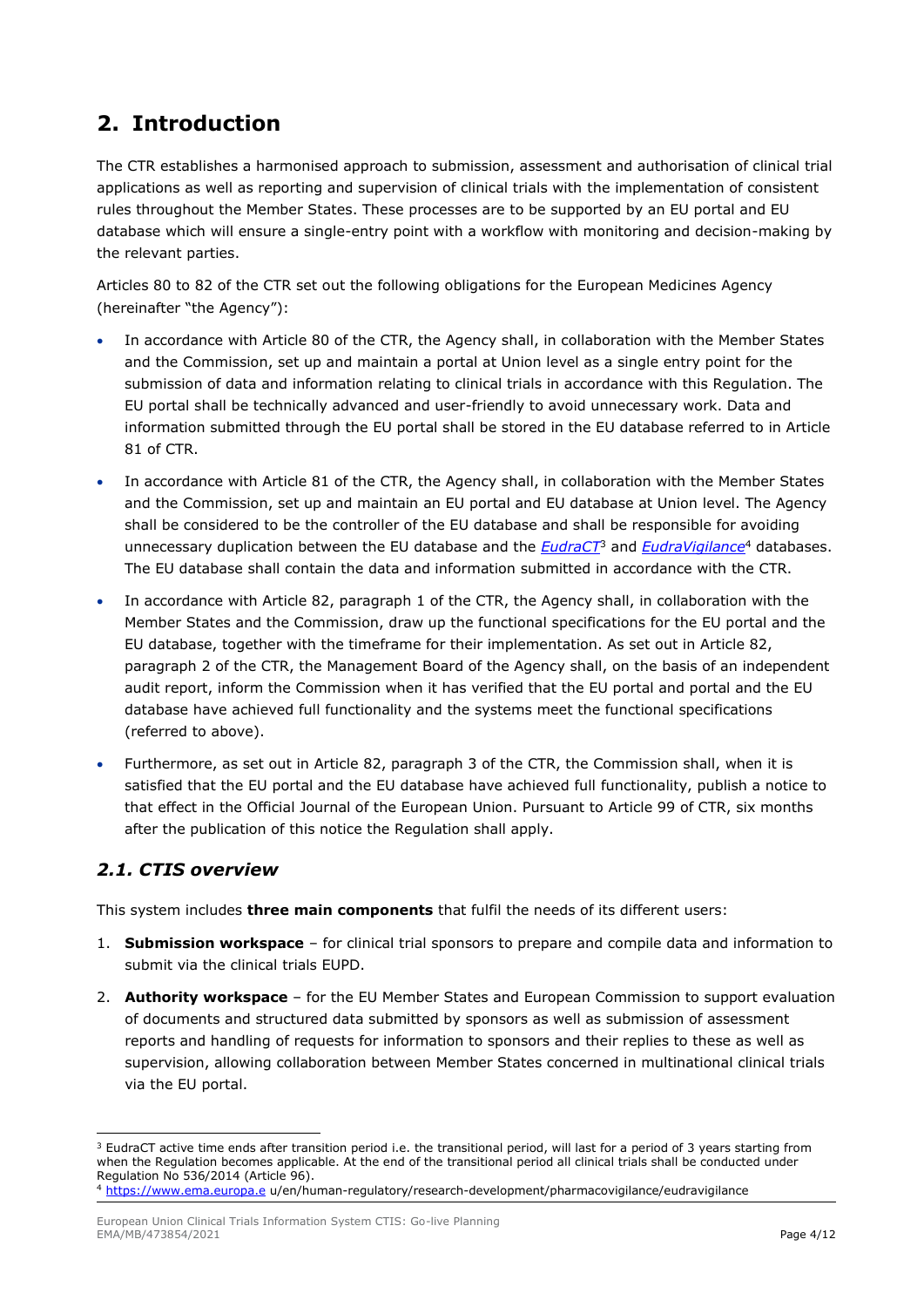3. **Public website** – for the public to search and view publicly available data and information relating to clinical trials in the EU.

In accordance with the CTR, the EUPD provides a single entry point for the submission of data and information relating to interventional clinical trials of medicines in human subjects throughout the life cycle of a trial including planning and outcome of inspections as well as a workflow with communication features to address the collaboration of Member States concerned.

The system also includes an Application Programming Interface (API) for the clinical trials EUPD (CT-API) for Member States.

Data and information submitted through the EU portal will be stored in the EU database. As outlined in Article 81, paragraph 4 of the CTR, the EU database shall be publicly accessible unless, for all or part of the data and information contained therein, confidentiality is justified on any of the grounds for confidentiality established by Article 81 paragraph 4(a) to 4(d) of the CTR.



## <span id="page-4-0"></span>**3. CTIS Go-Live Planning**

#### <span id="page-4-1"></span>*3.1. CTIS Functional and Non-Functional Requirements and other IT related matters*

### <span id="page-4-2"></span>**3.1.1. Project Release Plan for go-live**

A Project Release Plan for go-live is in place that addresses functional and non-functional areas, which include working towards fixing the observations of the audit and of user-testing and delivering the priority areas as agreed by the EMA Management Board by 31 January 2022.

### <span id="page-4-3"></span>**3.1.2. Additional activities beyond the Project Release Plan for go-live**

Besides the Project Release Plan, additional IT/technical/infrastructure related activities in preparation of the launch of CTIS are also addressed. These are outlined as follows: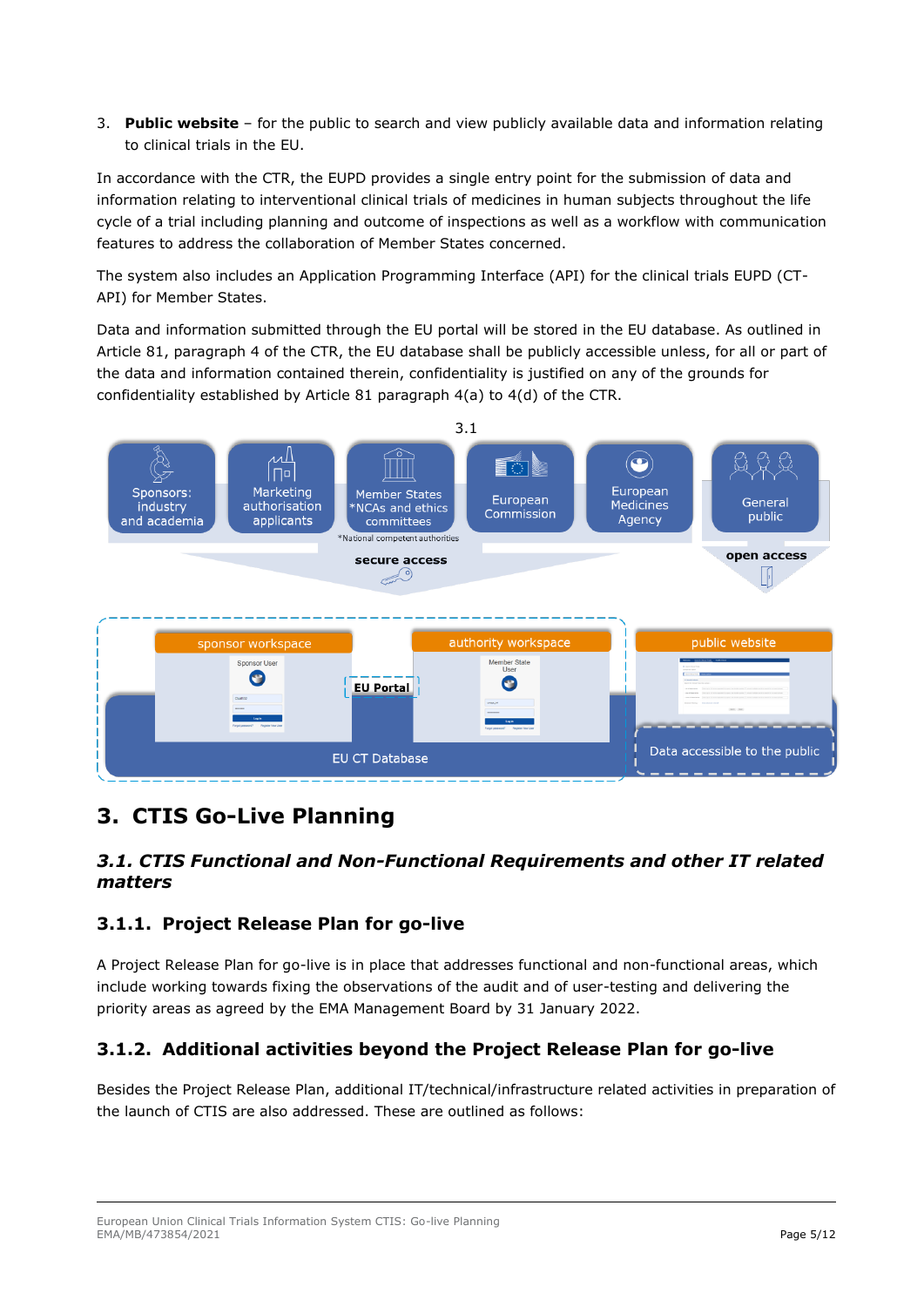|                | <b>ID Planning</b>                        | Q3 21<br>Q4 21 | $Q1$ 22 |
|----------------|-------------------------------------------|----------------|---------|
| $\mathbf{1}$   | CTIS Helpdesk                             |                |         |
| $\vert$ 2      | CTIS Welcome Page                         |                |         |
| $\overline{3}$ | <b>CTIS EudraCT Transition</b>            |                |         |
| $\overline{4}$ | <b>CTIS Data Protection</b>               |                |         |
| 5 <sup>1</sup> | <b>CTIS Disaster Recovery</b>             |                |         |
|                | 6 CTIS Synchronisation                    |                |         |
| $\overline{7}$ | Enhanced CTIS testing                     |                |         |
| 8              | <b>CTIS Public Interface Translations</b> |                |         |

- 1. The **CTIS Helpdesk** area is designed to deliver an operational helpdesk in support of CTIS users taking into account the service desk model covering business and IT support address staffing needs, use of service desk tools and staff training.
- 2. The **CTIS Welcome Page** area focuses on the design, creation of content of the CTIS public website.
- 3. The **CTIS EudraCT Transition** area provides the mechanism for sponsors to changeover trials from EudraCT to CTIS during the transition period defined in Article 98 of the CTR. This is to indicate in CTIS that this concerns a clinical trial authorised in the context of Directive 2001/20/EC and to indicate that the trial is transitioning.
- 4. The **CTIS Data Protection** area focuses on key activities and timelines in relation to the technical adaptations required to comply with Union data protection rules including the electronic acceptance of the CTIS Joint Controllership Arrangement (JCA) at the time of first log-in by CTIS users and future updates.
- 5. The **CTIS Disaster Recovery** area addresses the necessary business continuity and disaster recovery processes with the applicable functionalities in place.
- 6. The **CTIS Synchronisation** area ensures synchronisation of CTIS with supporting systems such as EudraVigilance, the Extended EudraVigilance Medicinal Product Dictionary (XEVMPD), EudraCT, the Organisation Management Service (OMS), the Identity and Access Management (IAM) and others.
- 7. The **Enhanced CTIS Testing** area provides for heightened testing in preparation of CTIS go-live.
- 8. The **CTIS Public Interface** area addresses the technical implementation of the public interface in all official EU languages.

### <span id="page-5-0"></span>*3.2. Business Processes and Operational Activities*

The focus is on business processes and operational areas required in support of the go-live and operation of CTIS. The following topics are addressed: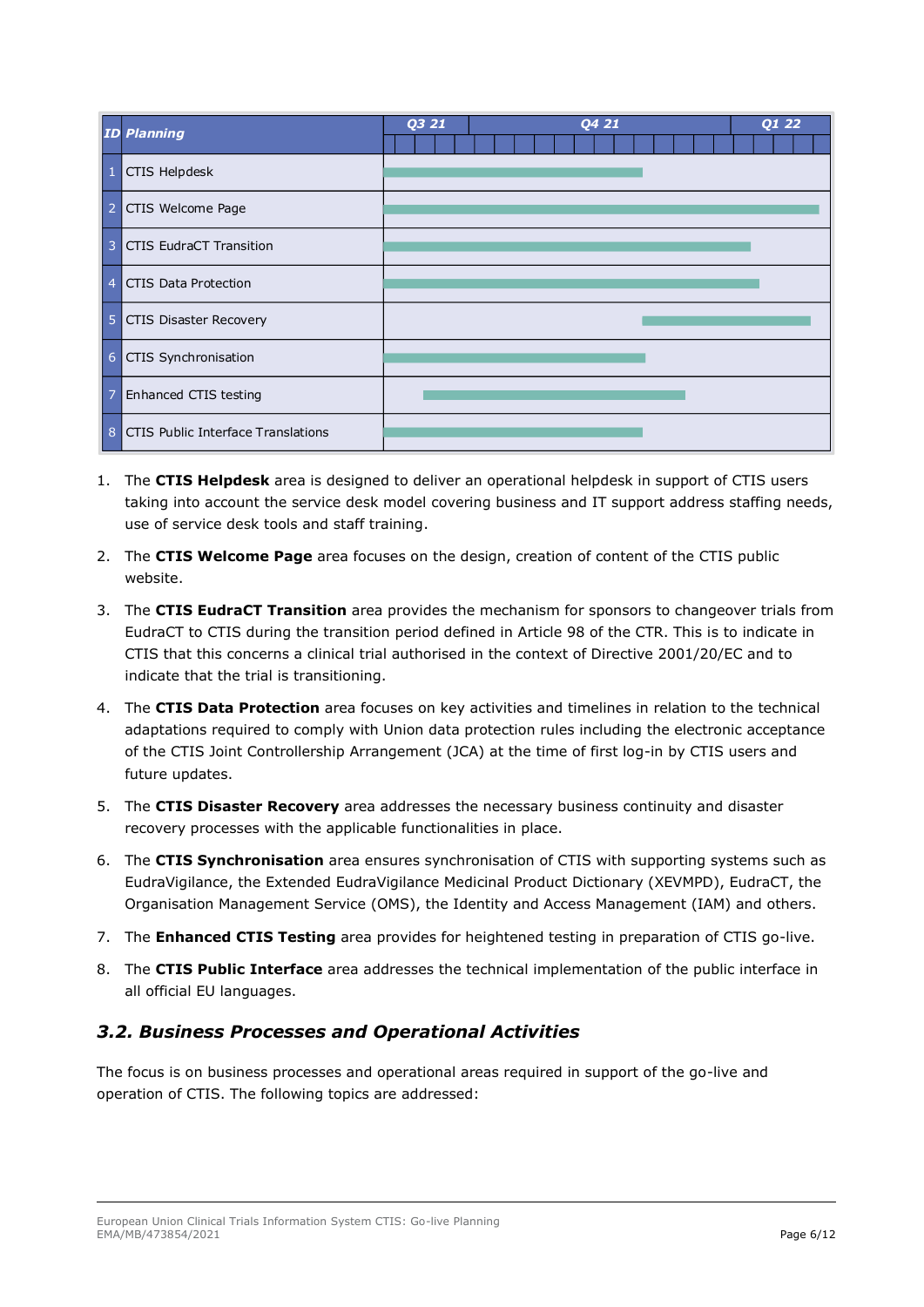|                | <b>ID Planning</b>                    | Q3 21 | Q421 | Q1 22 |
|----------------|---------------------------------------|-------|------|-------|
|                | 1 XEVMPD - training & user materials  |       |      |       |
| $\overline{2}$ | OMS - registration & training         |       |      |       |
| 3              | IAM - registration                    |       |      |       |
| $\overline{4}$ | Serious Breach Guideline              |       |      |       |
| $5\phantom{1}$ | <b>CTIS Redaction Guideline</b>       |       |      |       |
| 6              | <b>CTIS Amend Publication Process</b> |       |      |       |
| $\overline{7}$ | <b>CTIS Related Documents</b>         |       |      |       |
| 8              | Member States Preparedness            |       |      |       |

- 1. The **CTIS Extended EudraVigilance Medicinal Product Dictionary (XEVMPD)** area focuses on the delivery of dedicated training materials (e.g. step by step guide), an update of XEVMPD user manuals and guidance documents for CT sponsors on the submission/management of Investigational Medicinal Product (IMP) information in the XEVMPD in the context of the submission of clinical trial applications through CTIS.
- 2. The **Agency's Organisation Management Service (OMS)** area facilitates the registration of Member States organisations (National Competent Authorities, Ethics Committees) by EMA and the provision of online training material to guide stakeholders, in particular sponsors, on the registration process specific to CTIS.
- 3. The **Identity Access Management (IAM)** area is designed to ensure the initial registration of the administrators from Member States and the European Commission by EMA. These administrators can subsequently register additional users within their organisation. In addition, EMA opens the sponsors and marketing authorisation holders registration, based on a phased approach. This area also includes the delivery of dedicated training material that describes step by step the registration process and the update of the IAM webpage.
- 4. The **Serious Breach Guideline** area delivers the [Guideline for the notification of serious breaches](https://www.ema.europa.eu/en/documents/scientific-guideline/draft-guideline-notification-serious-breaches-regulation-eu-no-536/2014-clinical-trial-protocol_en.pdf)  [of Regulation \(EU\) No 536/2014 or the clinical trial protocol](https://www.ema.europa.eu/en/documents/scientific-guideline/draft-guideline-notification-serious-breaches-regulation-eu-no-536/2014-clinical-trial-protocol_en.pdf) taking into account the consultation comments as well as the procedure for managing serious breaches by EU/EEA Member States including their assessment and the appointment of a lead Member State.
- 5. The **CTIS - Redaction Guideline** area delivers an overarching guideline for the redaction of documents such as inspection reports and clinical study reports, which is being prepared taking into account alignment with the Agency's [Policy 0070.](https://www.ema.europa.eu/en/documents/other/european-medicines-agency-policy-publication-clinical-data-medicinal-products-human-use_en.pdf)
- 6. The **CTIS Amend Publication Process** area delivers an SOP defining the process to remove data from the public domain and push forward for publication in case of overriding public interest.
- 7. The **CTIS Related Documents** area focuses on the delivery of the Clinical Trial Application (CTA), (adding Member State Concerned application and Substantial Modification) and notification forms, which provide information on the data fields and documents that sponsors need to complete, as applicable, in the context of clinical trials applications and notifications to be submitted to CTIS. It also includes other relevant documents which better clarify the CTIS role permissions in line with the business processes and the notices and alerts per role.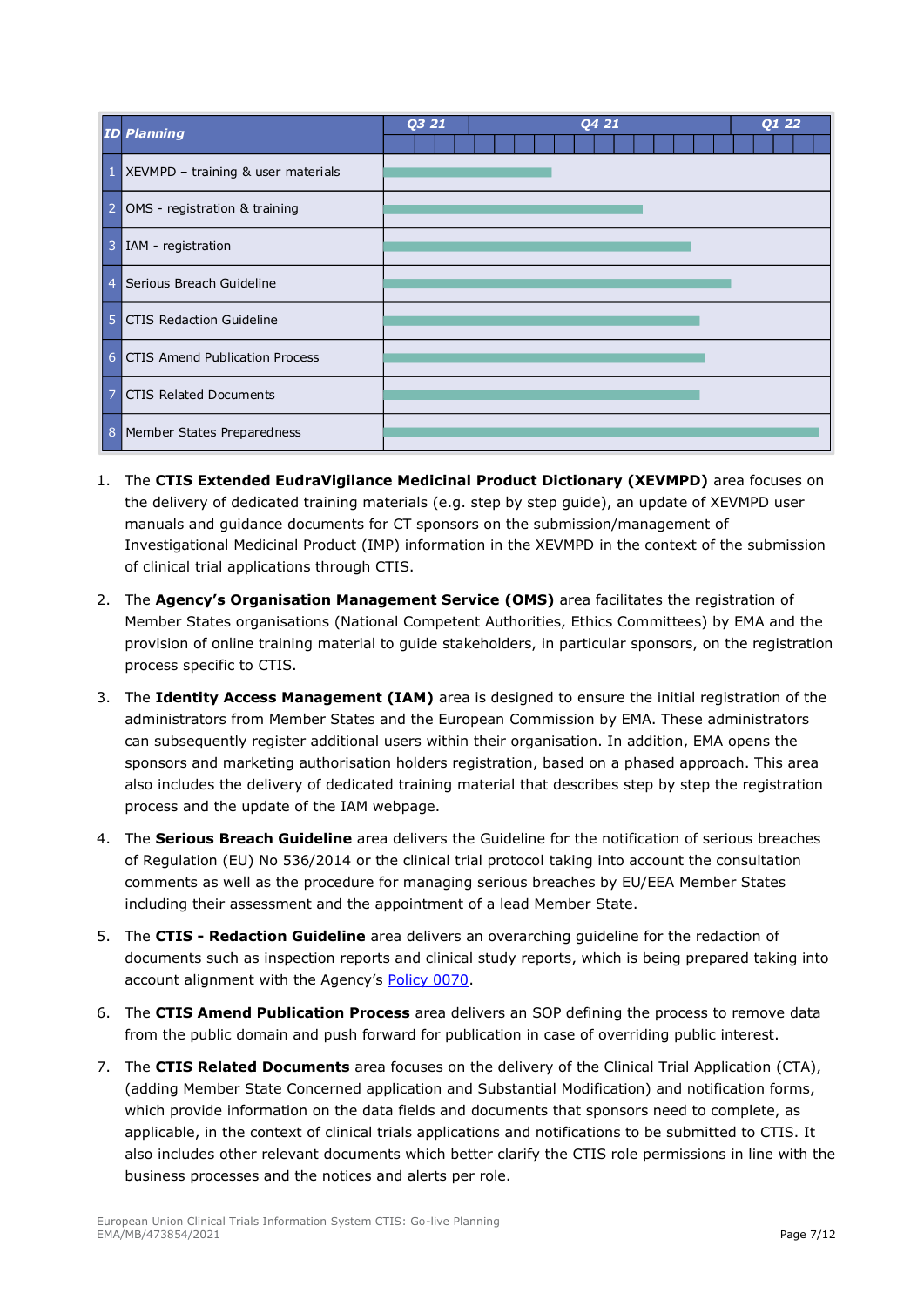8. The **Member States Preparedness** area intends to provide support to Member States in the designs of their Member State organisation model with the identification of the organisations that are going to use CTIS. This includes the identification of the business processes in which each organisation will be involved and the groups of users per organisation that will be assigned with CTIS roles. It also addresses the interaction among organisations for the workload distribution and the testing of their model in the training environment for further refinements in preparation for golive.

#### <span id="page-7-0"></span>*3.3. Cooperation in safety assessment*

The objective is defining business requirements in relation to the Commission Implementing Regulation on setting out the rules and procedures for Member States cooperation on safety assessment in clinical trials by developing the business process and workflow of safety data, the prioritisation of requirements for go-live and the development of proposals for simple, pragmatic solutions to meet Member States' needs to fulfil their legal obligations.

### <span id="page-7-1"></span>*3.4. CTIS Change Management Activities*

This area focuses on training, communication and engagement areas in support of future CTIS users and stakeholders in preparation for go-live and operation of CTIS.

### <span id="page-7-2"></span>**3.4.1. Delivery of Training**

This area focuses on training planning and delivery based on an agile methodology, the activity type and target group. The underlying principles of training are strong online presence of a wide variety of training materials and a train-the-trainers approach, complemented with training events for end users. A phased approach to the training of audiences is applied, starting with sponsor and MS users to facilitate organisational preparedness in these large communities.

|                | <b>ID Planning</b>                     | Q3 21 | Q4 21 | $\overline{Q1}$ 22 |
|----------------|----------------------------------------|-------|-------|--------------------|
| 1              | Training material                      |       |       |                    |
| 2              | Member States Master Trainer Programme |       |       |                    |
| 3              | Member States End User Programme       |       |       |                    |
| $\overline{4}$ | Sponsor Master Trainer Programme       |       |       |                    |
| 5              | SME/Academia Sponsor Training Prog.    |       |       |                    |
|                | 6 Sponsor End User Training            |       |       |                    |
| 7              | <b>EMA</b> internal training           |       |       |                    |
| 8              | EC Training                            |       |       |                    |
| $\overline{9}$ | Public Portal User Training            |       |       |                    |
|                | 10 CTIS Training environment           |       |       |                    |

1. The **Training Material** area focuses on the delivery of materials on how to use the CTIS. Further information is available at the dedicated [Clinical trials information system: training and support.](https://www.ema.europa.eu/en/human-regulatory/research-development/clinical-trials/clinical-trials-information-system-training-support)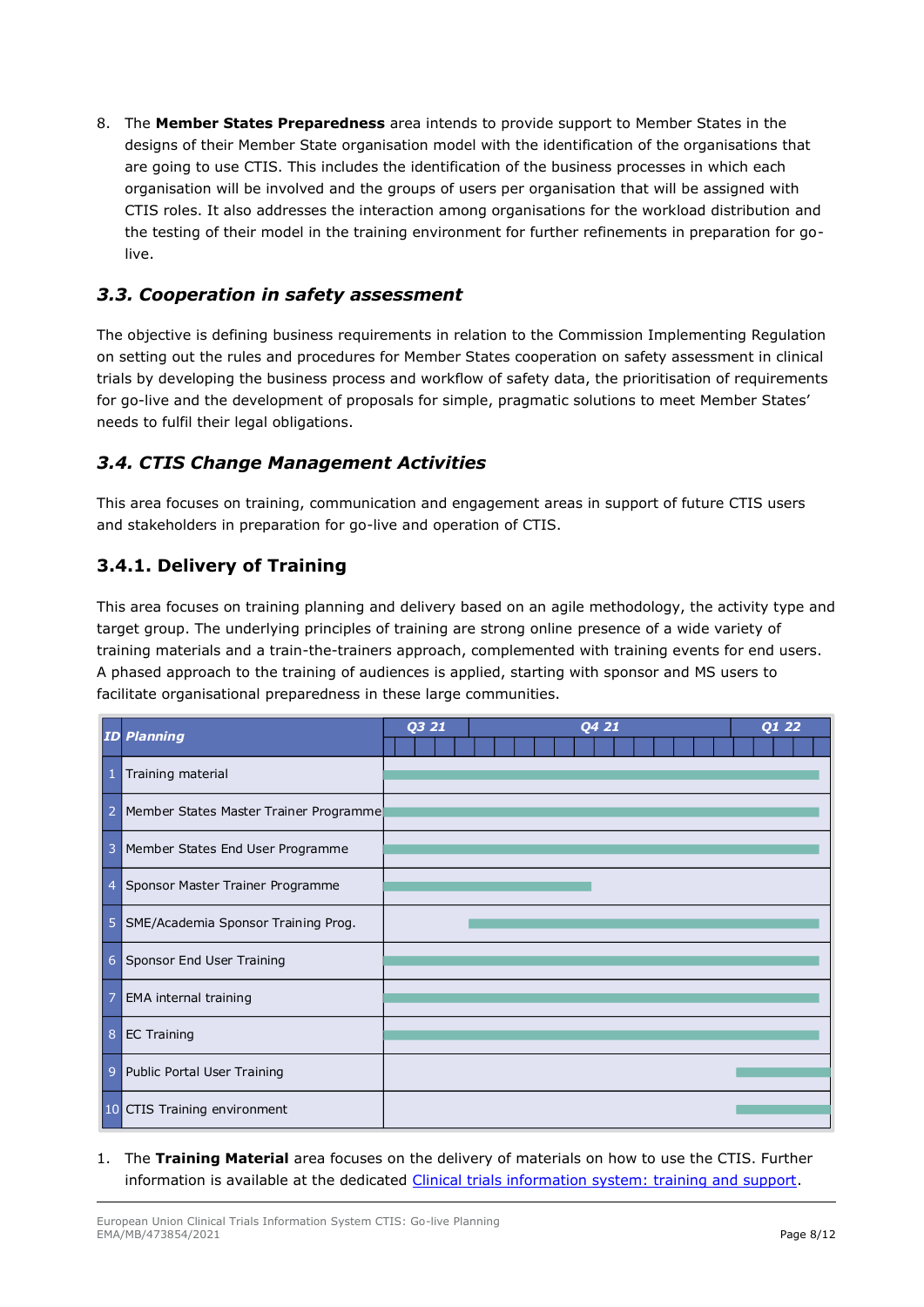- 2. The **Member States Master Trainer Programme** area is based on strong presence of a variety of online materials for self-study coupled with a train-the-trainers approach and end user training events organised by Master Trainers at national level within their organisations. MS Master Trainers have been nominated for all Member States and EEA countries and are participating actively in the programme. The process includes selection of training modules, preparation of sessions, presentations, surveys, demos and answers to predefined questions, analysis and reporting of Master Trainer feedback on satisfaction, confidence and learning.
- 3. The **Member States End User Programme** area is focusing on supporting Member States and Master Trainers within their organisations to deliver CTIS training. In addition to the Master Trainers programme, specialised experts from Member States are trained prior to go-live to support their Master Trainers in modules on CTIS functionalities for inspection records in the supervision of a clinical trial and assessment of an annual safety report. A training on the CTIS sponsor workspace to enable support to clinical trial sponsors at national level will also be provided to Member States staff. CTIS authority workspace training will be offered more widely by EMA after go-live to complement the trainings organised by Member States Master Trainers by use of agreed user personas linked to organisation models and organisation types (national Competent Authorities/Ethics Committee).
- 4. The **Sponsor Master Trainer Programme** area is targeted at the sponsor community with a strong presence of a variety of online materials for self-study coupled with a train-the-trainers approach for larger organisations. The sponsor Master Trainer programme is well suited for large companies/organisations and their users that are likely to use CTIS on a daily basis and frequently for multiple trials. The sponsor Master Trainers will organise training for their end users within their organisations.
- 5. The **Small and Medium-Sized Enterprises (SMEs)/Academia Sponsor Training Programme** area addresses specific needs of sponsors representing SME/academia that are likely to represent small organisations/networks with single/a few CTIS users who operate CTIS on a less frequent basis. Therefore, materials and events will be tailored to their needs. Trainings are organised in liaison with their networks and EU level associations to ensure efficient scoping based on their needs. Training organised for sponsors in other streams may also be suitable for SME/academia.
- 6. The **Sponsor End User Training** area is focusing on supporting sponsor end user training, which is initially the responsibility of CTIS sponsor Master Trainers within those organisations having a CTIS Master Trainer. The strong presence of a variety of online materials for self-study serves end user training, however where additional sponsor end user training is organised by EMA it is based on agreed CTIS user personas, linked to organisation models (organisation-/trial-centric) and organisation types (SME/academia; large organisations).
- 7. The **EMA Internal Training** area is designed to provide dedicated training to EMA staff responsible to support the operation and administration of CTIS.
- 8. The **European Commission Training** area is delivering dedicated training with focus on Union control functionalities pertinent to the European Commission, making use of the training module material.
- 9. **Public Portal User Training** aims to provide dedicated and reusable training to key sub-groups such as researchers, health care professionals, patient organisations, once CTIS starts to become populated with data. This training is largely based on online materials and some events may be organised after go-live once CTIS starts to become populated with data.
- 10. **CTIS Training Environment**: a dedicated training environment will be made available for use by Member States and sponsors. A phased rollout schedule and controlled access based on needs and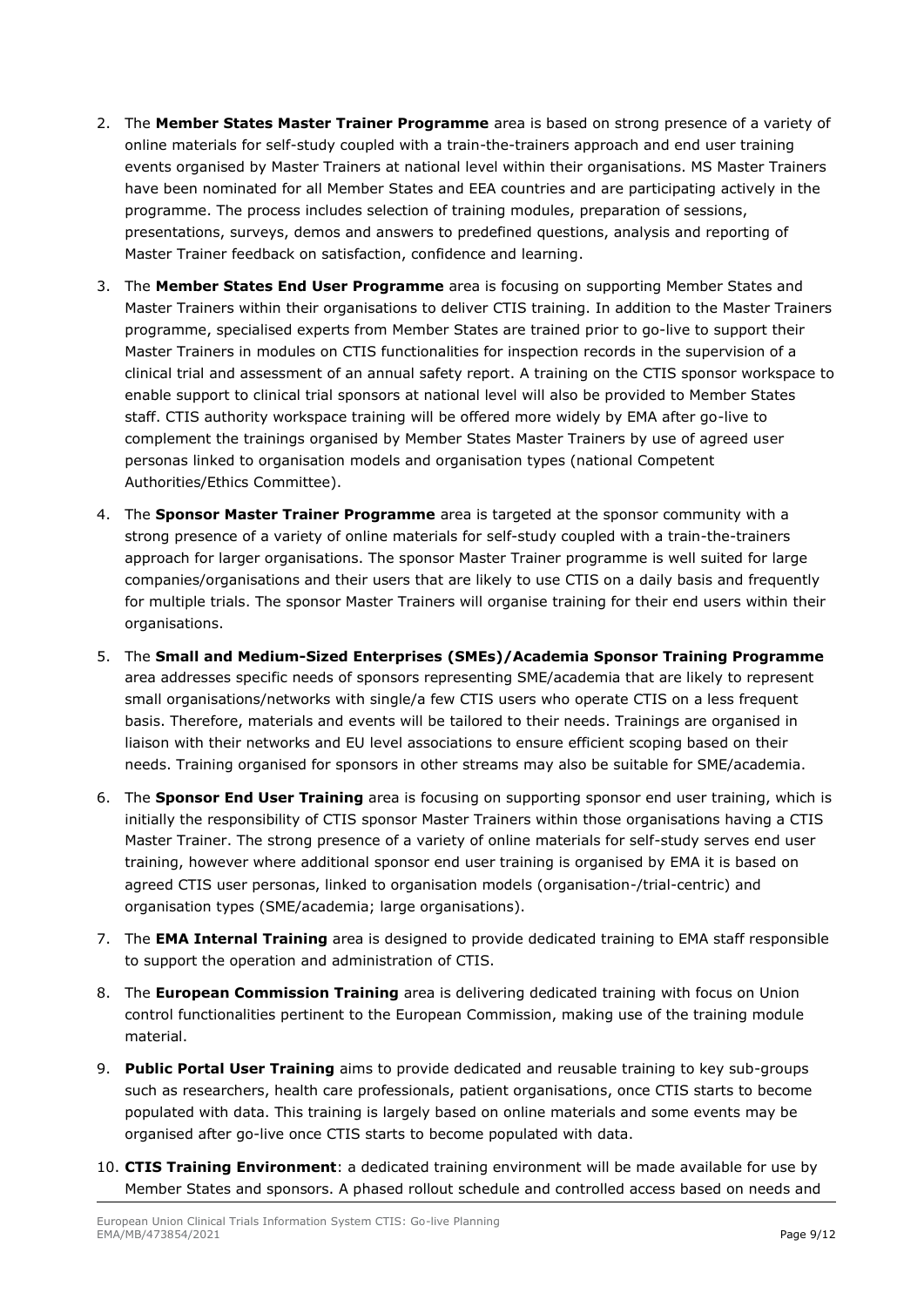the condition of prior training will be applied. Access will first be provided to Master Trainers enabling them to train users within their organisations. The roll out is foreseen first for Member State Master Trainers mid October 2021, followed by providing access to Sponsor Master Trainers from mid November 2021 and thereafter additional Member States and sponsor users in subsequent batches.

#### <span id="page-9-0"></span>**3.4.2. Communication Planning**

This area focuses on communication activities in support of user and organisation readiness and is based on stages of readiness: awareness, understanding, preparedness, adoption and refresh. There are several communication channels. At the centre is the CTIS Highlights Newsletter that will be disseminated and capitalised upon through other channels including e.g. social media, meetings, email distributions, events/meetings, conferences, and EMA intranet.

General messages on benefits of CTIS as well as key messages for each readiness phase will be generated and tailored to the different stakeholder groups: management bodies, MS (NCA, ethics committees), sponsors (industry, SME, academia), the European Commission, EMA, the public and key subgroups e.g. healthcare professionals, researchers, patients and the general public.

|                | <b>ID Planning</b>                          | <b>Q3 21</b> | <b>Q4 21</b> | Q1 22 |
|----------------|---------------------------------------------|--------------|--------------|-------|
| $\mathbf{1}$   | <b>CTIS Highlight Newsletter</b>            |              |              |       |
| -2             | EMA CTIS Info Events                        |              |              |       |
| 3              | CTIS Launch Communication                   |              |              |       |
| $\overline{4}$ | CTIS User Personas Creation                 |              |              |       |
| .5             | <b>EMA Member States Communication Pack</b> |              |              |       |
|                | 6 CTR/CTIS Sponsor Query Management         |              |              |       |

- 1. The **CTIS Highlight Newsletter** area focuses on regularly providing CTIS stakeholders with news, views and interviews for the CTIS.
- 2. The **EMA CTIS Info Events** area is dedicated to the organisation of Information events to facilitate sponsor organisation preparedness.
- 3. The **CTIS Launch Communication** area is designed to develop a communication strategy and deliver key messages to stakeholders in the context of the go-live of CTIS.
- 4. The **CTIS User Personas Creation** area is developing a visual model to represent different stakeholder groups, which provides insights into the different user groups and explain more about their preferences of learning, communications, needs and frustrations. The user personas will be used to tailor further training and communication activities to the needs of each user group, help in mapping user roles in CTIS to the end-user groups working within Member State and Sponsor organisations and enhance storytelling techniques by bringing users to life in training and communication materials.
- 5. The **EMA MS Communication Pack** area is developing communication material in support of MSs for national use in communication about CTIS to the public.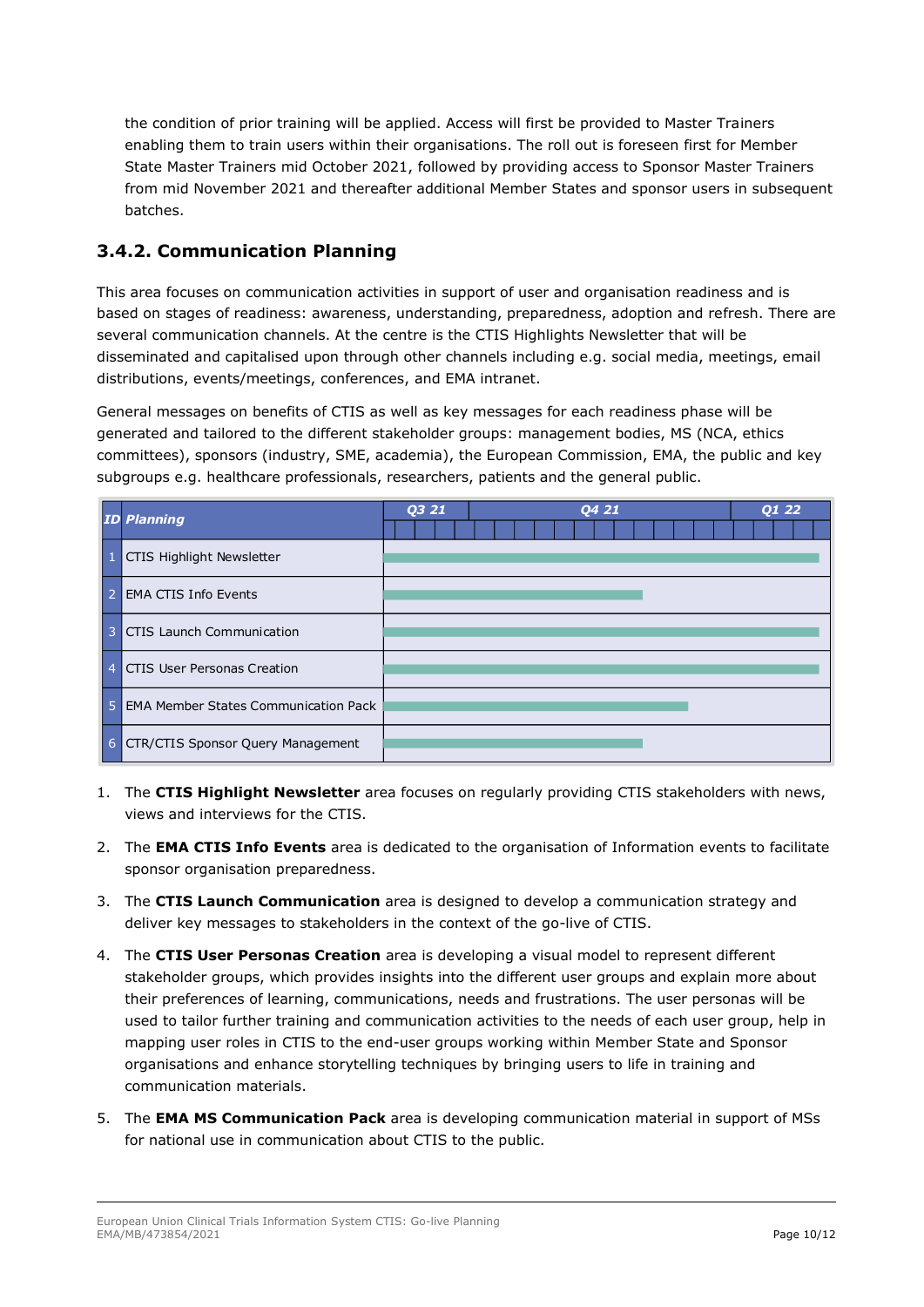6. **CTR/CTIS Sponsor Query Management** area is focusing on developing an harmonised and efficient query management process to ensure consistent answers across the European Medicines Regulatory Network to any queries in relation to the [Clinical Trials Regulation \(\(EU\) No 536/2014\)](https://eur-lex.europa.eu/legal-content/EN/TXT/?uri=celex%3A32014R0536) and CTIS.

### <span id="page-10-0"></span>**3.4.3. CTIS Engagement**



- 1. The **Conference contributions on CTIS** area is dedicated to providing updates on the CTIS go-live planning including speaker and content coordination for external events.
- 2. The **Member States/regulatory network engagement** area focuses on the Member States outreach, collaboration and support, taking into account engagement of Member States experts in training production as validating experts and establishing a Member States Master Trainers network (see above), Member States Mentors network that is intended to provide Member State-to-Member State support for Master Trainers and a Member States training expert panel to support the revision of the training materials and to provide a networking ground for those Member States experts engaged in providing or supporting CTIS training.
- 3. The **Sponsor Handbook** area delivers the [EMA CTIS Sponsor Handbook](https://www.ema.europa.eu/en/documents/other/clinical-trial-information-system-ctis-sponsor-handbook_en.pdf) ("Handbook") for clinical trial sponsors representing pharmaceutical industry, SME, academia, research organisations and other clinical trial sponsor organisations providing information needed for the use of CTIS. The handbook has been developed by EMA in collaboration with representatives of sponsor stakeholders and will be revised as more information becomes available or CTIS functionalities are updated.
- 4. The **Sponsor Organisation Modelling** area is dedicated to facilitating the engagement, collaboration with and outreach to sponsors and address their specific information needs concerning CTIS. The models are developed in collaboration with representatives of sponsor stakeholders and will be used also for training purposes.
- 5. The **Academia/Research Community** area focuses on facilitating the engagement, collaboration with and outreach to academia and the research community to address their specific information needs concerning CTIS.
- 6. **Healthcare Professionals and Patients** area focuses on facilitating the engagement, collaboration and outreach with the healthcare professionals and patients community and address their specific information needs concerning CTIS.